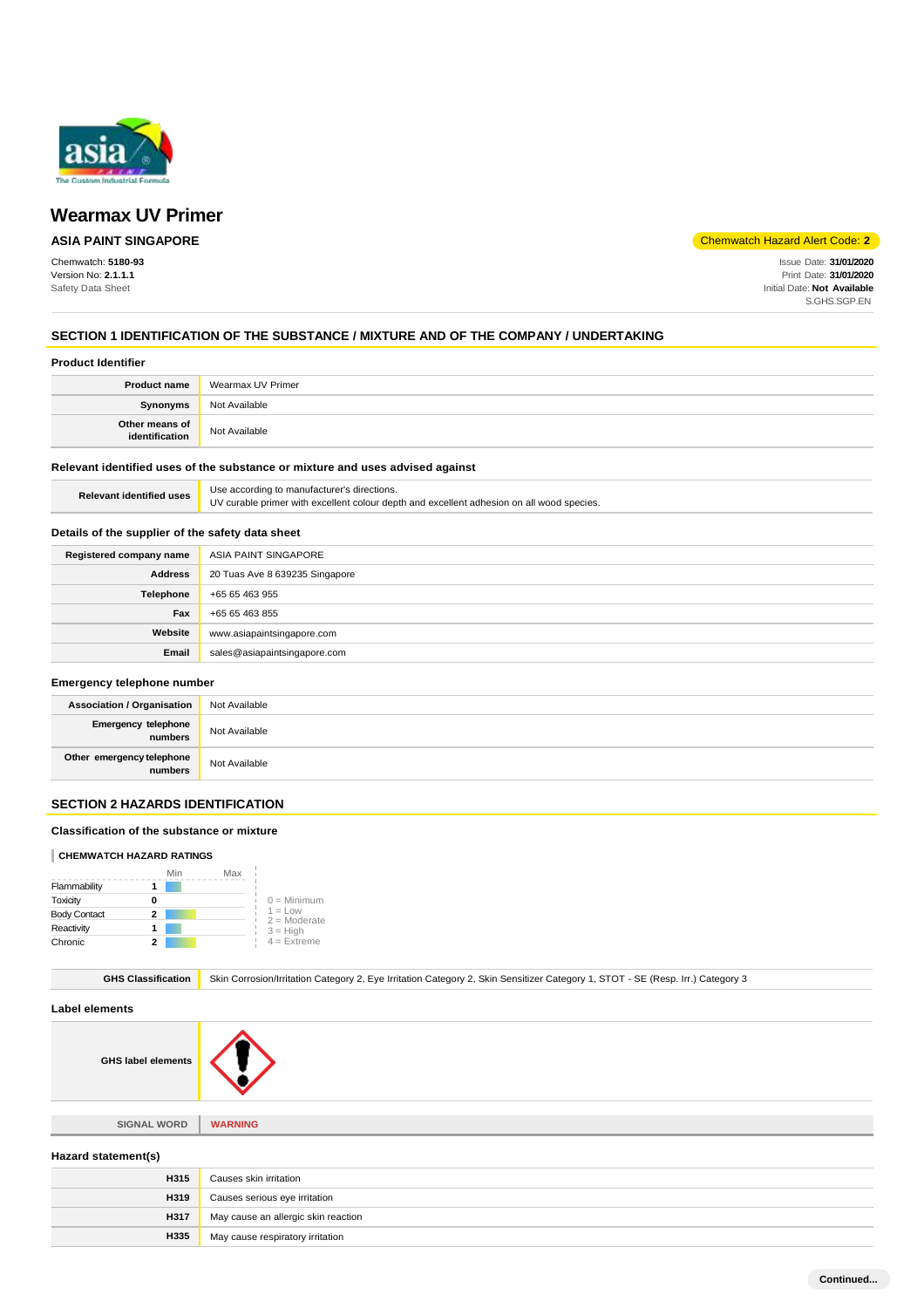## **Precautionary statement(s) Prevention**

| P271 | Use only outdoors or in a well-ventilated area.                            |
|------|----------------------------------------------------------------------------|
| P280 | Wear protective gloves/protective clothing/eye protection/face protection. |
| P261 | Avoid breathing dust/fume/gas/mist/vapours/spray.                          |
| P272 | Contaminated work clothing should not be allowed out of the workplace.     |

## **Precautionary statement(s) Response**

| P302+P352      | IF ON SKIN: Wash with plenty of water and soap                                                                                   |  |
|----------------|----------------------------------------------------------------------------------------------------------------------------------|--|
| P305+P351+P338 | IF IN EYES: Rinse cautiously with water for several minutes. Remove contact lenses, if present and easy to do. Continue rinsing. |  |
| P312           | Call a POISON CENTER/doctor/physician/first aider/if you feel unwell.                                                            |  |
| P333+P313      | If skin irritation or rash occurs: Get medical advice/attention.                                                                 |  |
| P337+P313      | If eye irritation persists: Get medical advice/attention.                                                                        |  |
| P362+P364      | Take off contaminated clothing and wash it before reuse.                                                                         |  |
| P304+P340      | IF INHALED: Remove person to fresh air and keep comfortable for breathing.                                                       |  |

## **Precautionary statement(s) Storage**

| P405      | Store<br>≅locked up.                                             |
|-----------|------------------------------------------------------------------|
| P403+P233 | Store in a well-ventilated place. Keep container tightly closed. |

#### **Precautionary statement(s) Disposal**

**P501** Dispose of contents/container in accordance with local regulations.

## **SECTION 3 COMPOSITION / INFORMATION ON INGREDIENTS**

#### **Substances**

See section below for composition of Mixtures

## **Mixtures**

| <b>CAS No</b> | %[weight] | Name                     |
|---------------|-----------|--------------------------|
| 57472-68-1    | $10 - 20$ | pylene givcol diacrylate |
| 27138-31-4    | $0.5 - 1$ | pvlene alvcol dibenzoate |

## **SECTION 4 FIRST AID MEASURES**

| Description of first aid measures |                                                                                                                                                                                                                                                                                                                                                                                                                                                                                                 |
|-----------------------------------|-------------------------------------------------------------------------------------------------------------------------------------------------------------------------------------------------------------------------------------------------------------------------------------------------------------------------------------------------------------------------------------------------------------------------------------------------------------------------------------------------|
| <b>Eye Contact</b>                | If this product comes in contact with the eyes:<br>Wash out immediately with fresh running water.<br>Ensure complete irrigation of the eye by keeping eyelids apart and away from eye and moving the eyelids by occasionally lifting the upper and lower lids.<br>Seek medical attention without delay; if pain persists or recurs seek medical attention.<br>Removal of contact lenses after an eye injury should only be undertaken by skilled personnel.                                     |
| <b>Skin Contact</b>               | If skin contact occurs:<br>Immediately remove all contaminated clothing, including footwear.<br>Flush skin and hair with running water (and soap if available).<br>Seek medical attention in event of irritation.                                                                                                                                                                                                                                                                               |
| Inhalation                        | If fumes or combustion products are inhaled remove from contaminated area.<br>Lay patient down. Keep warm and rested.<br>Prostheses such as false teeth, which may block airway, should be removed, where possible, prior to initiating first aid procedures.<br>Apply artificial respiration if not breathing, preferably with a demand valve resuscitator, bag-valve mask device, or pocket mask as trained. Perform CPR if<br>necessary.<br>Transport to hospital, or doctor, without delay. |
| Ingestion                         | Immediately give a glass of water.<br>First aid is not generally required. If in doubt, contact a Poisons Information Centre or a doctor.                                                                                                                                                                                                                                                                                                                                                       |

## **Indication of any immediate medical attention and special treatment needed**

Treat symptomatically.

## **SECTION 5 FIREFIGHTING MEASURES**

## **Extinguishing media**

| ▶ Water spray or fog.<br>Foam.<br>▶ Dry chemical powder.<br>▶ BCF (where regulations permit).<br>$\blacktriangleright$ Carbon dioxide. |
|----------------------------------------------------------------------------------------------------------------------------------------|
|----------------------------------------------------------------------------------------------------------------------------------------|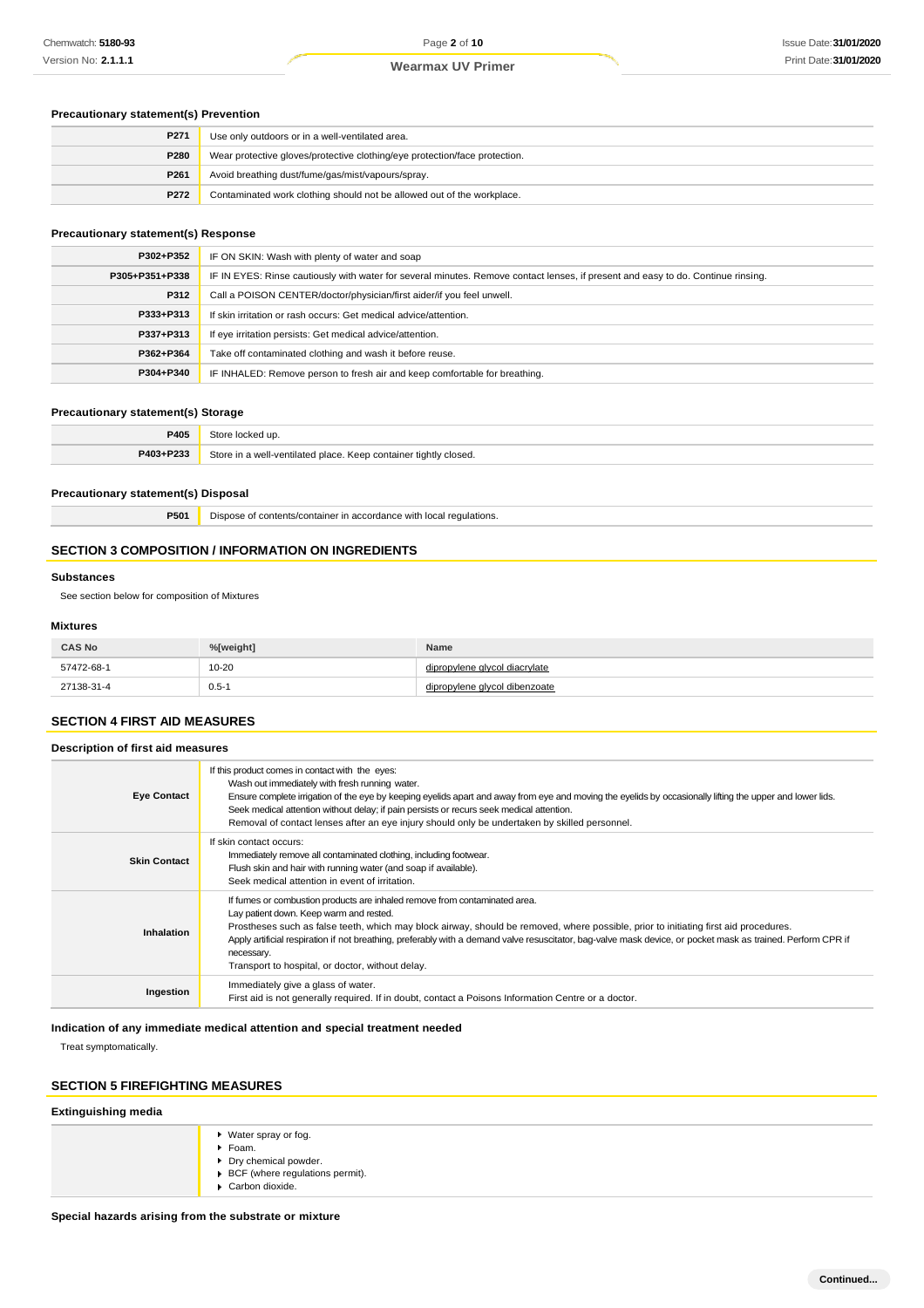| <b>Fire Incompatibility</b>    | Avoid contamination with oxidising agents i.e. nitrates, oxidising acids, chlorine bleaches, pool chlorine etc. as ignition may result                                                                                                                                                                                                                                                                                                                                                                                                                                                                                                                                                                                        |
|--------------------------------|-------------------------------------------------------------------------------------------------------------------------------------------------------------------------------------------------------------------------------------------------------------------------------------------------------------------------------------------------------------------------------------------------------------------------------------------------------------------------------------------------------------------------------------------------------------------------------------------------------------------------------------------------------------------------------------------------------------------------------|
| <b>Advice for firefighters</b> |                                                                                                                                                                                                                                                                                                                                                                                                                                                                                                                                                                                                                                                                                                                               |
| <b>Fire Fighting</b>           | Alert Fire Brigade and tell them location and nature of hazard.<br>May be violently or explosively reactive.<br>Wear full body protective clothing with breathing apparatus.<br>Prevent, by any means available, spillage from entering drains or water course.<br>Fight fire from a safe distance, with adequate cover.<br>If safe, switch off electrical equipment until vapour fire hazard removed.<br>Use water delivered as a fine spray to control the fire and cool adjacent area.<br>Avoid spraying water onto liquid pools.<br>Do not approach containers suspected to be hot.<br>Cool fire exposed containers with water spray from a protected location.<br>If safe to do so, remove containers from path of fire. |
| <b>Fire/Explosion Hazard</b>   | Combustible.<br>Slight fire hazard when exposed to heat or flame.<br>Heating may cause expansion or decomposition leading to violent rupture of containers.<br>On combustion, may emit toxic fumes of carbon monoxide (CO).<br>May emit acrid smoke.<br>Mists containing combustible materials may be explosive.<br>Combustion products include,: carbon dioxide (CO2), other pyrolysis products typical of burning organic materialMay emit poisonous fumes. May emit corrosive<br>fumes.                                                                                                                                                                                                                                    |

## **SECTION 6 ACCIDENTAL RELEASE MEASURES**

## **Personal precautions, protective equipment and emergency procedures**

| <b>Minor Spills</b> | Remove all ignition sources.<br>Clean up all spills immediately.<br>Avoid breathing vapours and contact with skin and eyes.<br>Control personal contact with the substance, by using protective equipment.<br>Contain and absorb spill with sand, earth, inert material or vermiculite.<br>Wipe up.<br>Place in a suitable, labelled container for waste disposal.                                                                                                                                                                                                                                                                                                                                                                                                  |
|---------------------|---------------------------------------------------------------------------------------------------------------------------------------------------------------------------------------------------------------------------------------------------------------------------------------------------------------------------------------------------------------------------------------------------------------------------------------------------------------------------------------------------------------------------------------------------------------------------------------------------------------------------------------------------------------------------------------------------------------------------------------------------------------------|
| <b>Major Spills</b> | Moderate hazard.<br>Clear area of personnel and move upwind.<br>Alert Fire Brigade and tell them location and nature of hazard.<br>Wear breathing apparatus plus protective gloves.<br>Prevent, by any means available, spillage from entering drains or water course.<br>No smoking, naked lights or ignition sources.<br>Increase ventilation.<br>Stop leak if safe to do so.<br>Contain spill with sand, earth or vermiculite.<br>Collect recoverable product into labelled containers for recycling.<br>Absorb remaining product with sand, earth or vermiculite.<br>Collect solid residues and seal in labelled drums for disposal.<br>Wash area and prevent runoff into drains.<br>If contamination of drains or waterways occurs, advise emergency services. |
|                     |                                                                                                                                                                                                                                                                                                                                                                                                                                                                                                                                                                                                                                                                                                                                                                     |

Personal Protective Equipment advice is contained in Section 8 of the SDS.

## **SECTION 7 HANDLING AND STORAGE**

## **Precautions for safe handling**

|               | • Most acrylic monomers have low viscosity therefore pouring, material transfer and processing of these materials do not necessitate heating.<br>▶ Viscous monomers may require heating to facilitate handling. To facilitate product transfer from original containers, product must be heated to no more than<br>60 deg. C. (140 F.), for not more than 24 hours.<br>Do NOT use localised heat sources such as band heaters to heat/ melt product.<br>٠<br>• Do NOT use steam.                                                                                                                                                                                                                                                                                                                                                                                                                                                                                                                                                                                                                                                                                                                                                                                                                                                                                                                                                                                                                                                                                                                                                                                                                                                                                                                                                                                                                                                                                                                                                                                                                                                                                                                                        |
|---------------|-------------------------------------------------------------------------------------------------------------------------------------------------------------------------------------------------------------------------------------------------------------------------------------------------------------------------------------------------------------------------------------------------------------------------------------------------------------------------------------------------------------------------------------------------------------------------------------------------------------------------------------------------------------------------------------------------------------------------------------------------------------------------------------------------------------------------------------------------------------------------------------------------------------------------------------------------------------------------------------------------------------------------------------------------------------------------------------------------------------------------------------------------------------------------------------------------------------------------------------------------------------------------------------------------------------------------------------------------------------------------------------------------------------------------------------------------------------------------------------------------------------------------------------------------------------------------------------------------------------------------------------------------------------------------------------------------------------------------------------------------------------------------------------------------------------------------------------------------------------------------------------------------------------------------------------------------------------------------------------------------------------------------------------------------------------------------------------------------------------------------------------------------------------------------------------------------------------------------|
| Safe handling | Hot boxes or hot rooms are recommended for heating/melting material. The hot box or hot room should be set a maximum temperature of 60 deg. C. (140 F.).<br>Do NOT overheat - this may compromise product quality and /or result in an uncontrolled hazardous polymerisation.<br>If product freezes, heat as indicated above and mix gently to redistribute the inhibitor. Product should be consumed in its entirety after heating/ melting; avoid<br>multiple "reheats" which may affect product quality or result in product degradation.<br>▶ Product should be packaged with inhibitor(s). Unless inhibited, product may polymerise, raising temperature and pressure, possibly rupturing container.<br>Check inhibitor level periodically, adding to bulk material if needed. In addition, the product's inhibitor(s) require the presence of dissolved oxygen. Maintain,<br>at a minimum, the original headspace in the product container and do NOT blanket or mix with oxygen-free gas as it renders the inhibitor ineffective. Ensure<br>air space (oxygen) is present during product heating / melting.<br>Store product indoors at temperatures greater than the product's freeing point (or greater than 0 deg. C. (32 F).) if no freezing point available and below 38<br>$\bullet$ deg. C (100 F.).<br>Avoid prolonged storage (longer than shelf-life) storage temperatures above 38 deg. C (100 F.).<br>> Store in tightly closed containers in a properly vented storage area away from heat, sparks, open flame, strong oxidisers, radiation and other initiators.<br>Prevent contamination by foreign materials.<br>Prevent moisture contact.<br>▶ Use only non-sparking tools and limit storage time. Unless specified elsewhere, shelf-life is 6 months from receipt.<br>DO NOT allow clothing wet with material to stay in contact with skin<br>Avoid all personal contact, including inhalation.<br>• Wear protective clothing when risk of exposure occurs.<br>$\blacktriangleright$ Use in a well-ventilated area.<br>Prevent concentration in hollows and sumps.<br>DO NOT enter confined spaces until atmosphere has been checked.<br>Avoid smoking, naked lights or ignition sources.<br>٠ |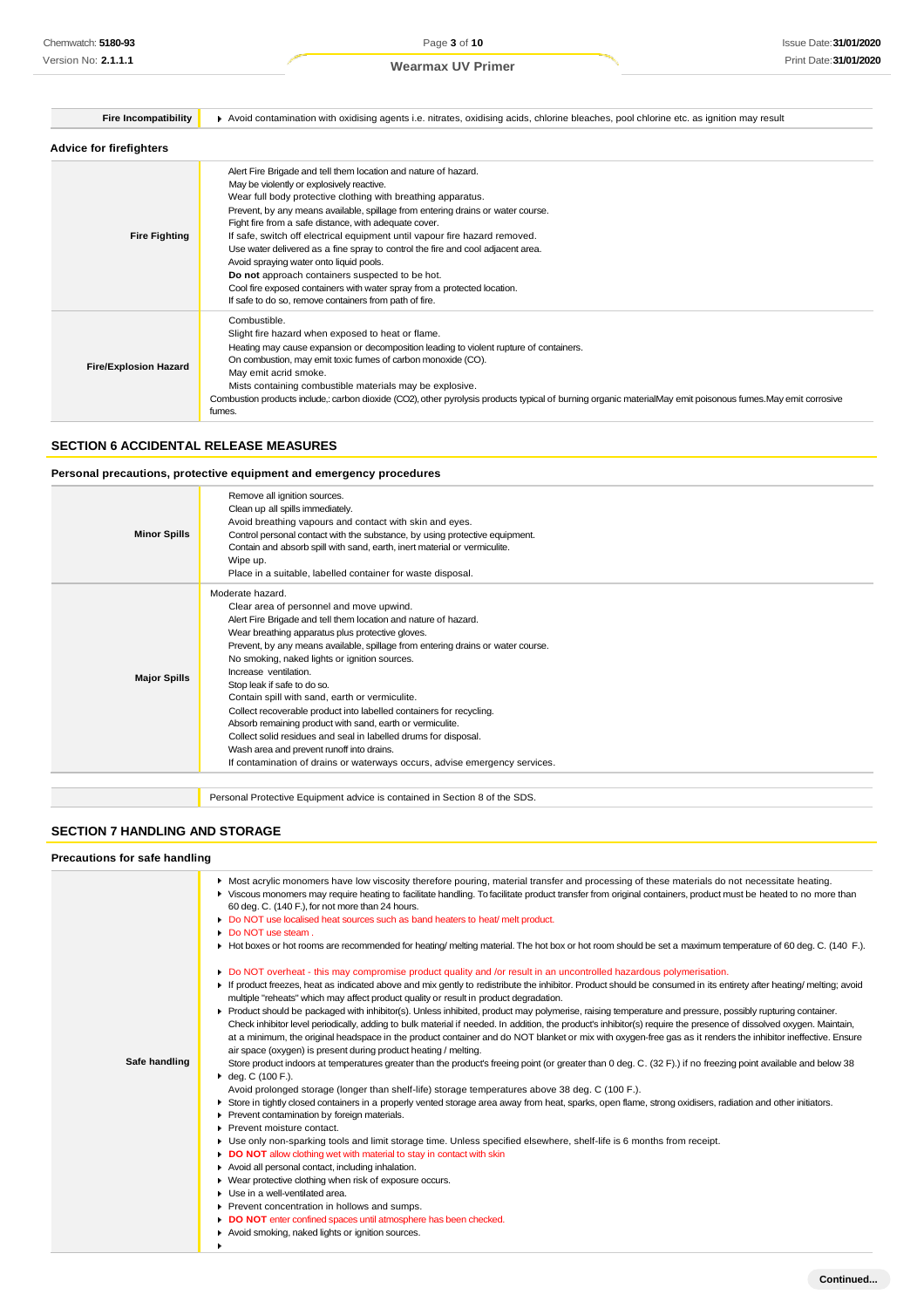|                   | Avoid contact with incompatible materials.                                                                       |
|-------------------|------------------------------------------------------------------------------------------------------------------|
|                   | When handling, <b>DO NOT</b> eat, drink or smoke.                                                                |
|                   | Keep containers securely sealed when not in use.                                                                 |
|                   | Avoid physical damage to containers.                                                                             |
|                   | Always wash hands with soap and water after handling.                                                            |
|                   | Work clothes should be laundered separately.                                                                     |
|                   | Use good occupational work practice.                                                                             |
|                   | Observe manufacturer's storage and handling recommendations contained within this SDS.                           |
|                   | Atmosphere should be regularly checked against established exposure standards to ensure safe working conditions. |
|                   | Store in original containers.                                                                                    |
|                   | Keep containers securely sealed.                                                                                 |
|                   | No smoking, naked lights or ignition sources.                                                                    |
| Other information | Store in a cool, dry, well-ventilated area.                                                                      |
|                   | Store away from incompatible materials and foodstuff containers.                                                 |
|                   | Protect containers against physical damage and check regularly for leaks.                                        |
|                   | Observe manufacturer's storage and handling recommendations contained within this SDS.                           |
|                   |                                                                                                                  |

## **Conditions for safe storage, including any incompatibilities**

| Suitable container      | Metal can or drum<br>Packaging as recommended by manufacturer.<br>Check all containers are clearly labelled and free from leaks.                                                                                                                                                                                                                                                                                                                                                                                                                                                                                                                                                                                                                                                                                                                                                                                                                                                                                                                |
|-------------------------|-------------------------------------------------------------------------------------------------------------------------------------------------------------------------------------------------------------------------------------------------------------------------------------------------------------------------------------------------------------------------------------------------------------------------------------------------------------------------------------------------------------------------------------------------------------------------------------------------------------------------------------------------------------------------------------------------------------------------------------------------------------------------------------------------------------------------------------------------------------------------------------------------------------------------------------------------------------------------------------------------------------------------------------------------|
| Storage incompatibility | Polymerisation may occur slowly at room temperature.<br>Storage requires stabilising inhibitor content and dissolved oxygen content to be monitored. Refer to manufacturer's recommended levels.<br>DO NOT overfill containers so as to maintain free head space above product.<br>Blanketing or sparging with nitrogen or oxygen free gas will deactivate stabiliser.<br>Store below 38 deg.C.<br>for multifunctional acrylates:<br>Avoid exposure to free radical initiators (peroxides, persulfates), iron, rust, oxidisers, and strong acids and strong bases.<br>Avoid heat, flame, sunlight, X-rays or ultra-violet radiation.<br>Storage beyond expiration date, may initiate polymerisation. Polymerisation of large quantities may be violent (even explosive)<br>Contamination with polymerisation catalysts - peroxides, persulfates, oxidising agents - also strong acids, strong alkalies, will cause polymerisation with<br>exotherm - generation of heat.<br>Polymerisation of large quantities may be violent - even explosive. |

## **SECTION 8 EXPOSURE CONTROLS / PERSONAL PROTECTION**

## **Control parameters**

## **OCCUPATIONAL EXPOSURE LIMITS (OEL)**

## **INGREDIENT DATA**

Not Available

## **EMERGENCY LIMITS**

| Ingredient                    | <b>Material name</b> | TEEL-1        | TEEL-2              | TEEL-3        |
|-------------------------------|----------------------|---------------|---------------------|---------------|
| Wearmax UV Primer             | Not Available        | Not Available | Not Available       | Not Available |
|                               |                      |               |                     |               |
| Ingredient                    | <b>Original IDLH</b> |               | <b>Revised IDLH</b> |               |
|                               |                      |               |                     |               |
| dipropylene glycol diacrylate | Not Available        |               | Not Available       |               |

## **Exposure controls**

|                         | Engineering controls are used to remove a hazard or place a barrier between the worker and the hazard. Well-designed engineering controls can be highly<br>effective in protecting workers and will typically be independent of worker interactions to provide this high level of protection.<br>The basic types of engineering controls are:<br>Process controls which involve changing the way a job activity or process is done to reduce the risk.<br>Enclosure and/or isolation of emission source which keeps a selected hazard "physically" away from the worker and ventilation that strategically "adds" and<br>"removes" air in the work environment. Ventilation can remove or dilute an air contaminant if designed properly. The design of a ventilation system must match<br>the particular process and chemical or contaminant in use.<br>Employers may need to use multiple types of controls to prevent employee overexposure.<br>General exhaust is adequate under normal operating conditions. Local exhaust ventilation may be required in special circumstances. If risk of overexposure<br>exists, wear approved respirator. Supplied-air type respirator may be required in special circumstances. Correct fit is essential to ensure adequate protection.<br>Provide adequate ventilation in warehouses and enclosed storage areas. Air contaminants generated in the workplace possess varying "escape" velocities<br>which, in turn, determine the "capture velocities" of fresh circulating air required to effectively remove the contaminant. |                        |                                    |  |  |
|-------------------------|----------------------------------------------------------------------------------------------------------------------------------------------------------------------------------------------------------------------------------------------------------------------------------------------------------------------------------------------------------------------------------------------------------------------------------------------------------------------------------------------------------------------------------------------------------------------------------------------------------------------------------------------------------------------------------------------------------------------------------------------------------------------------------------------------------------------------------------------------------------------------------------------------------------------------------------------------------------------------------------------------------------------------------------------------------------------------------------------------------------------------------------------------------------------------------------------------------------------------------------------------------------------------------------------------------------------------------------------------------------------------------------------------------------------------------------------------------------------------------------------------------------------------------------------------------------------------|------------------------|------------------------------------|--|--|
| Appropriate engineering | Type of Contaminant:                                                                                                                                                                                                                                                                                                                                                                                                                                                                                                                                                                                                                                                                                                                                                                                                                                                                                                                                                                                                                                                                                                                                                                                                                                                                                                                                                                                                                                                                                                                                                       |                        | Air Speed:                         |  |  |
| controls                | solvent, vapours, degreasing etc., evaporating from tank (in still air).                                                                                                                                                                                                                                                                                                                                                                                                                                                                                                                                                                                                                                                                                                                                                                                                                                                                                                                                                                                                                                                                                                                                                                                                                                                                                                                                                                                                                                                                                                   |                        | 0.25-0.5 m/s (50-100<br>f/min)     |  |  |
|                         | aerosols, fumes from pouring operations, intermittent container filling, low speed conveyer transfers, welding, spray drift, plating<br>acid fumes, pickling (released at low velocity into zone of active generation)                                                                                                                                                                                                                                                                                                                                                                                                                                                                                                                                                                                                                                                                                                                                                                                                                                                                                                                                                                                                                                                                                                                                                                                                                                                                                                                                                     |                        | 0.5-1 m/s (100-200<br>$f/min.$ )   |  |  |
|                         | direct spray, spray painting in shallow booths, drum filling, conveyer loading, crusher dusts, gas discharge (active generation into<br>zone of rapid air motion)                                                                                                                                                                                                                                                                                                                                                                                                                                                                                                                                                                                                                                                                                                                                                                                                                                                                                                                                                                                                                                                                                                                                                                                                                                                                                                                                                                                                          |                        | 1-2.5 m/s (200-500<br>$f/min.$ )   |  |  |
|                         | grinding, abrasive blasting, tumbling, high speed wheel generated dusts (released at high initial velocity into zone of very high rapid<br>air motion)                                                                                                                                                                                                                                                                                                                                                                                                                                                                                                                                                                                                                                                                                                                                                                                                                                                                                                                                                                                                                                                                                                                                                                                                                                                                                                                                                                                                                     |                        | 2.5-10 m/s (500-2000<br>$f/min.$ ) |  |  |
|                         | Within each range the appropriate value depends on:                                                                                                                                                                                                                                                                                                                                                                                                                                                                                                                                                                                                                                                                                                                                                                                                                                                                                                                                                                                                                                                                                                                                                                                                                                                                                                                                                                                                                                                                                                                        |                        |                                    |  |  |
|                         | Lower end of the range                                                                                                                                                                                                                                                                                                                                                                                                                                                                                                                                                                                                                                                                                                                                                                                                                                                                                                                                                                                                                                                                                                                                                                                                                                                                                                                                                                                                                                                                                                                                                     | Upper end of the range |                                    |  |  |
|                         |                                                                                                                                                                                                                                                                                                                                                                                                                                                                                                                                                                                                                                                                                                                                                                                                                                                                                                                                                                                                                                                                                                                                                                                                                                                                                                                                                                                                                                                                                                                                                                            |                        |                                    |  |  |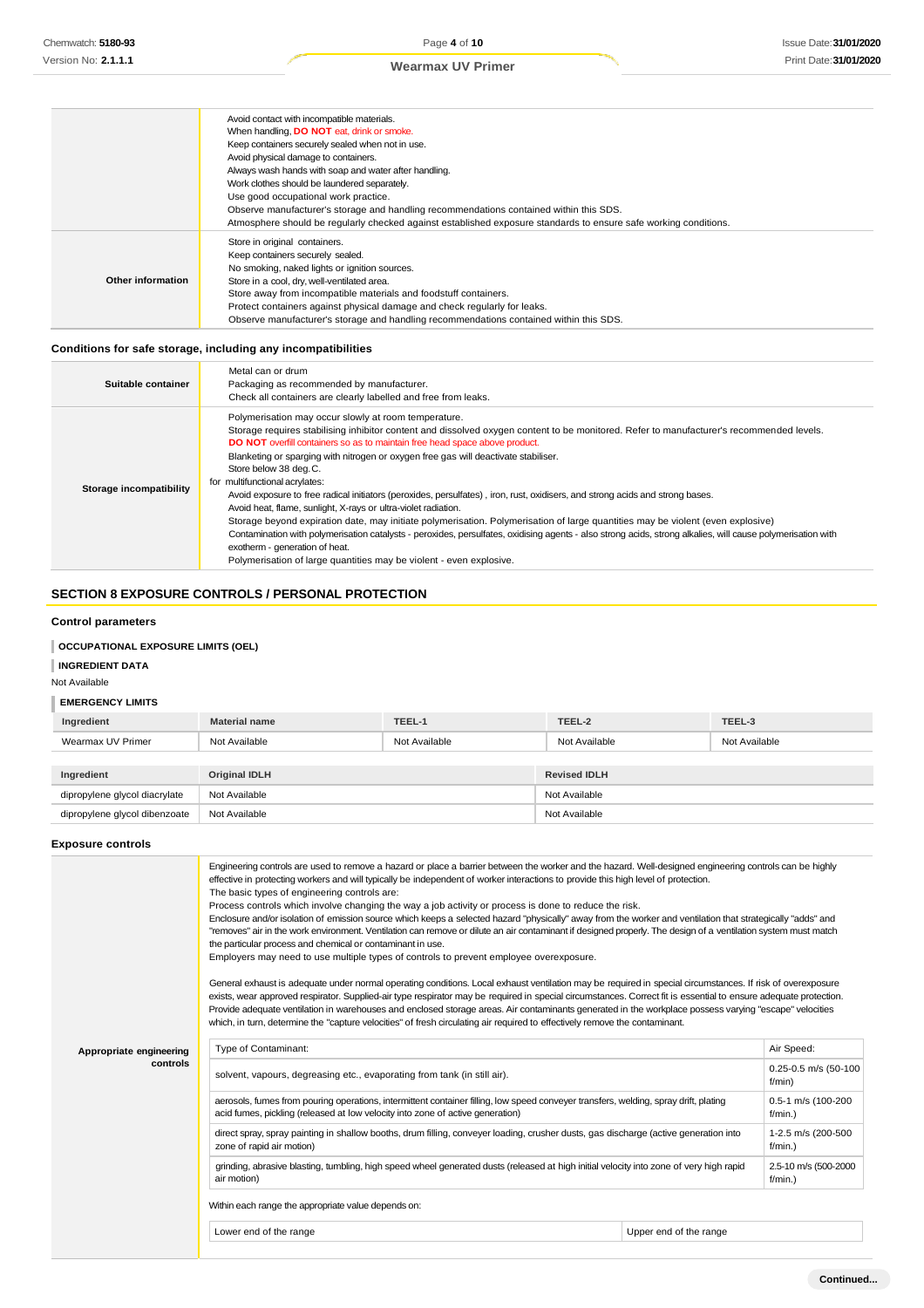**Thermal hazards** Not Available

## **Wearmax UV Primer**

|                              | 1: Room air currents minimal or favourable to capture                                                                                                                                                                                                                                                                                                                                                                                                                                                                                                                                                                                                                                                                                                                                                                                                                                                                                                                                                                                                                                                                                                                                          |                                                                                                                                                                                                                                     | 1: Disturbing room air currents                                                                                                                                                                                                                                                                                                                                                                                                                                                                                                                                                                                                                                                                                                                                                                                                                                                                                                                                                       |
|------------------------------|------------------------------------------------------------------------------------------------------------------------------------------------------------------------------------------------------------------------------------------------------------------------------------------------------------------------------------------------------------------------------------------------------------------------------------------------------------------------------------------------------------------------------------------------------------------------------------------------------------------------------------------------------------------------------------------------------------------------------------------------------------------------------------------------------------------------------------------------------------------------------------------------------------------------------------------------------------------------------------------------------------------------------------------------------------------------------------------------------------------------------------------------------------------------------------------------|-------------------------------------------------------------------------------------------------------------------------------------------------------------------------------------------------------------------------------------|---------------------------------------------------------------------------------------------------------------------------------------------------------------------------------------------------------------------------------------------------------------------------------------------------------------------------------------------------------------------------------------------------------------------------------------------------------------------------------------------------------------------------------------------------------------------------------------------------------------------------------------------------------------------------------------------------------------------------------------------------------------------------------------------------------------------------------------------------------------------------------------------------------------------------------------------------------------------------------------|
|                              | 2: Contaminants of low toxicity or of nuisance value only.                                                                                                                                                                                                                                                                                                                                                                                                                                                                                                                                                                                                                                                                                                                                                                                                                                                                                                                                                                                                                                                                                                                                     |                                                                                                                                                                                                                                     | 2: Contaminants of high toxicity                                                                                                                                                                                                                                                                                                                                                                                                                                                                                                                                                                                                                                                                                                                                                                                                                                                                                                                                                      |
|                              | 3: Intermittent, low production.                                                                                                                                                                                                                                                                                                                                                                                                                                                                                                                                                                                                                                                                                                                                                                                                                                                                                                                                                                                                                                                                                                                                                               |                                                                                                                                                                                                                                     | 3: High production, heavy use                                                                                                                                                                                                                                                                                                                                                                                                                                                                                                                                                                                                                                                                                                                                                                                                                                                                                                                                                         |
|                              | 4: Large hood or large air mass in motion                                                                                                                                                                                                                                                                                                                                                                                                                                                                                                                                                                                                                                                                                                                                                                                                                                                                                                                                                                                                                                                                                                                                                      |                                                                                                                                                                                                                                     | 4: Small hood-local control only                                                                                                                                                                                                                                                                                                                                                                                                                                                                                                                                                                                                                                                                                                                                                                                                                                                                                                                                                      |
|                              | of distance from the extraction point (in simple cases). Therefore the air speed at the extraction point should be adjusted, accordingly, after reference to<br>distance from the contaminating source. The air velocity at the extraction fan, for example, should be a minimum of 1-2 m/s (200-400 f/min) for extraction of<br>apparatus, make it essential that theoretical air velocities are multiplied by factors of 10 or more when extraction systems are installed or used.                                                                                                                                                                                                                                                                                                                                                                                                                                                                                                                                                                                                                                                                                                           |                                                                                                                                                                                                                                     | Simple theory shows that air velocity falls rapidly with distance away from the opening of a simple extraction pipe. Velocity generally decreases with the square<br>solvents generated in a tank 2 meters distant from the extraction point. Other mechanical considerations, producing performance deficits within the extraction                                                                                                                                                                                                                                                                                                                                                                                                                                                                                                                                                                                                                                                   |
| <b>Personal protection</b>   |                                                                                                                                                                                                                                                                                                                                                                                                                                                                                                                                                                                                                                                                                                                                                                                                                                                                                                                                                                                                                                                                                                                                                                                                |                                                                                                                                                                                                                                     |                                                                                                                                                                                                                                                                                                                                                                                                                                                                                                                                                                                                                                                                                                                                                                                                                                                                                                                                                                                       |
| Eye and face protection      | Safety glasses with side shields.<br>Chemical goggles.<br>▶ Contact lenses may pose a special hazard; soft contact lenses may absorb and concentrate irritants. A written policy document, describing the wearing of<br>lenses or restrictions on use, should be created for each workplace or task. This should include a review of lens absorption and adsorption for the class of<br>chemicals in use and an account of injury experience. Medical and first-aid personnel should be trained in their removal and suitable equipment should be<br>readily available. In the event of chemical exposure, begin eye irrigation immediately and remove contact lens as soon as practicable. Lens should be removed<br>at the first signs of eye redness or irritation - lens should be removed in a clean environment only after workers have washed hands thoroughly. [CDC NIOSH<br>Current Intelligence Bulletin 59], [AS/NZS 1336 or national equivalent]                                                                                                                                                                                                                                   |                                                                                                                                                                                                                                     |                                                                                                                                                                                                                                                                                                                                                                                                                                                                                                                                                                                                                                                                                                                                                                                                                                                                                                                                                                                       |
| <b>Skin protection</b>       | See Hand protection below                                                                                                                                                                                                                                                                                                                                                                                                                                                                                                                                                                                                                                                                                                                                                                                                                                                                                                                                                                                                                                                                                                                                                                      |                                                                                                                                                                                                                                     |                                                                                                                                                                                                                                                                                                                                                                                                                                                                                                                                                                                                                                                                                                                                                                                                                                                                                                                                                                                       |
|                              | NOTE:<br>all possible skin contact.<br>► Contaminated leather items, such as shoes, belts and watch-bands should be removed and destroyed.<br>to the application.<br>choice.<br>Suitability and durability of glove type is dependent on usage. Important factors in the selection of gloves include:<br>Firequency and duration of contact,<br>• chemical resistance of glove material,<br>▶ glove thickness and<br>$\bullet$ dexterity<br>Select gloves tested to a relevant standard (e.g. Europe EN 374, US F739, AS/NZS 2161.1 or national equivalent).<br>according to EN 374, AS/NZS 2161.10.1 or national equivalent) is recommended.<br>2161.10.1 or national equivalent) is recommended.<br>▶ Some glove polymer types are less affected by movement and this should be taken into account when considering gloves for long-term use.<br>• Contaminated gloves should be replaced.<br>Gloves must only be wom on clean hands. After using gloves, hands should be washed and dried thoroughly. Application of a non-perfumed moisturiser is<br>recommended.<br>General warning: Do NOT use latex gloves! Use only recommended gloves - using the wrong gloves may increase the risk: |                                                                                                                                                                                                                                     | The material may produce skin sensitisation in predisposed individuals. Care must be taken, when removing gloves and other protective equipment, to avoid<br>The selection of suitable gloves does not only depend on the material, but also on further marks of quality which vary from manufacturer to manufacturer. Where<br>the chemical is a preparation of several substances, the resistance of the glove material can not be calculated in advance and has therefore to be checked prior<br>The exact break through time for substances has to be obtained from the manufacturer of the protective gloves and has to be observed when making a final<br>> When prolonged or frequently repeated contact may occur, a glove with a protection class of 5 or higher (breakthrough time greater than 240 minutes<br>> When only brief contact is expected, a glove with a protection class of 3 or higher (breakthrough time greater than 60 minutes according to EN 374, AS/NZS |
| <b>Hands/feet protection</b> | <b>Exposure condition</b><br>Short time use; (few minutes less than 0.5 hour)<br>Little physical stress                                                                                                                                                                                                                                                                                                                                                                                                                                                                                                                                                                                                                                                                                                                                                                                                                                                                                                                                                                                                                                                                                        | Use of thin nitrile rubber gloves:<br>Nitrile rubber (0.1 mm)<br>Excellent tactibility ("feel"), powder-free<br>Disposable<br>Inexpensive<br>Give adequate protection to low molecular weigh acrylic monomers                       |                                                                                                                                                                                                                                                                                                                                                                                                                                                                                                                                                                                                                                                                                                                                                                                                                                                                                                                                                                                       |
|                              | <b>Exposure condition</b><br>Medium time use;<br>less than 4 hours<br>Physical stress (opening drums, using tools, etc.)                                                                                                                                                                                                                                                                                                                                                                                                                                                                                                                                                                                                                                                                                                                                                                                                                                                                                                                                                                                                                                                                       | Use of medium thick nitrile rubber gloves<br>Nitrile rubber, NRL (latex) free; <0.45 mm<br>Moderate tactibility ("feel"), powder-free<br>Disposable<br>Moderate price<br>Gives adequate protection for most acrylates up to 4 hours | Do NOT give adequate protection to low molecular weight monomers at exposures longer than 1 hour                                                                                                                                                                                                                                                                                                                                                                                                                                                                                                                                                                                                                                                                                                                                                                                                                                                                                      |
|                              | <b>Exposure condition</b><br>Long time<br>Cleaning operations                                                                                                                                                                                                                                                                                                                                                                                                                                                                                                                                                                                                                                                                                                                                                                                                                                                                                                                                                                                                                                                                                                                                  | Nitrile rubber, NRL (latex) free; >0.56 mm<br>low tactibility ("feel"), powder free<br>High price<br>Avoid use of ketones and acetates in wash-up solutions.                                                                        | Gives adequate protection for most acrylates in combination with commonly used solvents up to 8 hours<br>Do NOT give adequate protection to low molecular weight monomers at exposures longer than 1 hour                                                                                                                                                                                                                                                                                                                                                                                                                                                                                                                                                                                                                                                                                                                                                                             |
|                              | Where none of this gloves ensure safe handling (for example in long term handling of acrylates containing high levels of acetates and/or ketones, use<br>laminated multilayer gloves.<br>Guide to the Classification and Labelling of UV/EB Acrylates Third edition, 231 October 2007 - Cefic                                                                                                                                                                                                                                                                                                                                                                                                                                                                                                                                                                                                                                                                                                                                                                                                                                                                                                  |                                                                                                                                                                                                                                     |                                                                                                                                                                                                                                                                                                                                                                                                                                                                                                                                                                                                                                                                                                                                                                                                                                                                                                                                                                                       |
| <b>Body protection</b>       | See Other protection below                                                                                                                                                                                                                                                                                                                                                                                                                                                                                                                                                                                                                                                                                                                                                                                                                                                                                                                                                                                                                                                                                                                                                                     |                                                                                                                                                                                                                                     |                                                                                                                                                                                                                                                                                                                                                                                                                                                                                                                                                                                                                                                                                                                                                                                                                                                                                                                                                                                       |
| Other protection             | • Overalls.<br>P.V.C. apron.<br>Barrier cream.<br>▶ Skin cleansing cream.<br>▶ Eye wash unit.                                                                                                                                                                                                                                                                                                                                                                                                                                                                                                                                                                                                                                                                                                                                                                                                                                                                                                                                                                                                                                                                                                  |                                                                                                                                                                                                                                     |                                                                                                                                                                                                                                                                                                                                                                                                                                                                                                                                                                                                                                                                                                                                                                                                                                                                                                                                                                                       |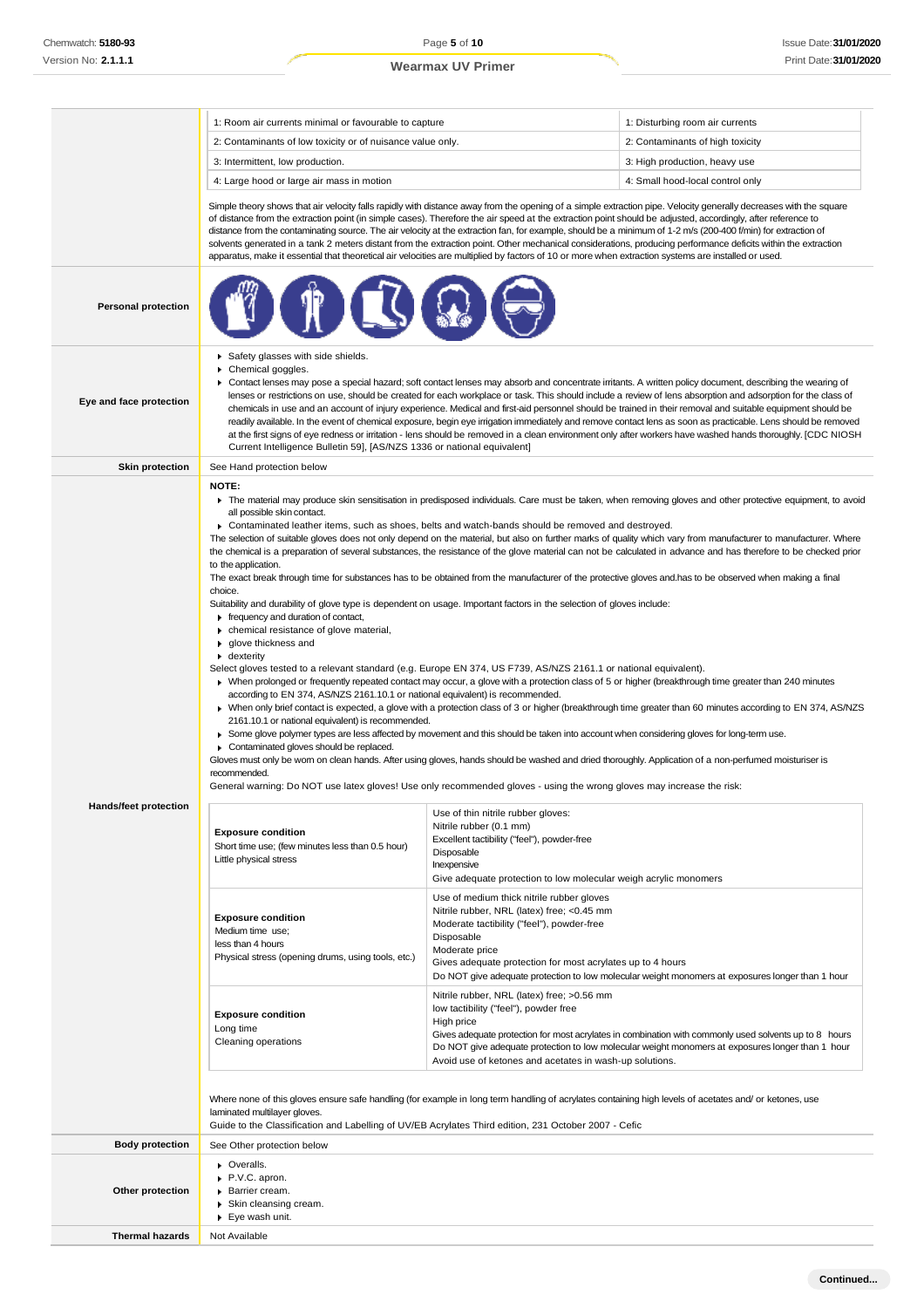#### **Recommended material(s)**

#### **GLOVE SELECTION INDEX**

Glove selection is based on a modified presentation of the:

*"***Forsberg Clothing Performance Index".**

The effect(s) of the following substance(s) are taken into account in the *computer-*

*generated* selection:

Wearmax UV Primer Not Available

#### **Material CPI**

\* CPI - Chemwatch Performance Index

A: Best Selection

B: Satisfactory; may degrade after 4 hours continuous immersion

C: Poor to Dangerous Choice for other than short term immersion

**NOTE**: As a series of factors will influence the actual performance of the glove, a final selection must be based on detailed observation. -

\* Where the glove is to be used on a short term, casual or infrequent basis, factors such as "feel" or convenience (e.g. disposability), may dictate a choice of gloves which might otherwise be unsuitable following long-term or frequent use. A qualified practitioner should be consulted.

**Appearance** Clear liquid; does not mix with water.

#### **Respiratory protection**

Type A-P Filter of sufficient capacity. (AS/NZS 1716 & 1715, EN 143:2000 & 149:2001, ANSI Z88 or national equivalent)

Where the concentration of gas/particulates in the breathing zone, approaches or exceeds the "Exposure Standard" (or ES), respiratory protection is required.

Degree of protection varies with both face-piece and Class of filter; the nature of protection varies with Type of filter.

| <b>Required Minimum</b><br><b>Protection Factor</b> | Half-Face<br>Respirator | <b>Full-Face</b><br>Respirator    | <b>Powered Air</b><br>Respirator       |
|-----------------------------------------------------|-------------------------|-----------------------------------|----------------------------------------|
| up to $10 \times ES$                                | A-AUS P2                | -                                 | A-PAPR-AUS /<br>Class 1 P <sub>2</sub> |
| up to $50 \times ES$                                | ۰                       | A-AUS / Class 1<br>P <sub>2</sub> | -                                      |
| up to $100 \times ES$                               | -                       | $A-2P2$                           | A-PAPR-2 P2 $\land$                    |

#### ^ - Full-face

A(All classes) = Organic vapours, B AUS or B1 = Acid gasses, B2 = Acid gas or hydrogen cyanide(HCN), B3 = Acid gas or hydrogen cyanide(HCN), E = Sulfur dioxide(SO2), G = Agricultural chemicals,  $K =$  Ammonia(NH3), Hg = Mercury, NO = Oxides of nitrogen, MB = Methyl bromide, AX = Low boiling point organic compounds(below 65 degC)

#### **SECTION 9 PHYSICAL AND CHEMICAL PROPERTIES**

## **Information on basic physical and chemical properties**

| <b>Physical state</b>                           | Liquid         | Relative density (Water = 1)                      | ~1                         |
|-------------------------------------------------|----------------|---------------------------------------------------|----------------------------|
| Odour                                           | Not Available  | <b>Partition coefficient</b><br>n-octanol / water | Not Available              |
| <b>Odour threshold</b>                          | Not Available  | Auto-ignition temperature<br>$(^{\circ}C)$        | Not Available              |
| pH (as supplied)                                | Not Available  | Decomposition<br>temperature                      | Not Available              |
| Melting point / freezing<br>point (°C)          | Not Available  | Viscosity (cSt)                                   | $15 \pm 3$ seconds (Din#4) |
| Initial boiling point and<br>boiling range (°C) | Not Available  | Molecular weight (g/mol)                          | Not Applicable             |
| Flash point (°C)                                | >100           | <b>Taste</b>                                      | Not Available              |
| <b>Evaporation rate</b>                         | Not Available  | <b>Explosive properties</b>                       | Not Available              |
| Flammability                                    | Not Applicable | <b>Oxidising properties</b>                       | Not Available              |
| Upper Explosive Limit (%)                       | Not Available  | Surface Tension (dyn/cm or<br>$mN/m$ )            | Not Available              |
| Lower Explosive Limit (%)                       | Not Available  | <b>Volatile Component (%vol)</b>                  | <1                         |
| Vapour pressure (kPa)                           | Not Available  | Gas group                                         | Not Available              |
| Solubility in water (g/L)                       | Miscible       | pH as a solution (1%)                             | Not Available              |
| Vapour density (Air = 1)                        | Not Available  | VOC g/L                                           | Not Available              |
|                                                 |                |                                                   |                            |

#### **SECTION 10 STABILITY AND REACTIVITY**

| Reactivity                            | See section 7                                                                                                                    |
|---------------------------------------|----------------------------------------------------------------------------------------------------------------------------------|
| <b>Chemical stability</b>             | Unstable in the presence of incompatible materials.<br>Product is considered stable.<br>Hazardous polymerisation will not occur. |
| Possibility of hazardous<br>reactions | See section 7                                                                                                                    |
| <b>Conditions to avoid</b>            | See section 7                                                                                                                    |
| Incompatible materials                | See section 7                                                                                                                    |
| Hazardous decomposition<br>products   | See section 5                                                                                                                    |

## **SECTION 11 TOXICOLOGICAL INFORMATION**

#### **Information on toxicological effects**

| Inhaled   | The material can cause respiratory irritation in some persons. The body's response to such irritation can cause further lung damage.<br>No report of respiratory illness in humans as a result of exposure to multifunctional acrylates has been found. |
|-----------|---------------------------------------------------------------------------------------------------------------------------------------------------------------------------------------------------------------------------------------------------------|
| Ingestion | The material has NOT been classified by EC Directives or other classification systems as "harmful by ingestion". This is because of the lack of corroborating<br>animal or human evidence.                                                              |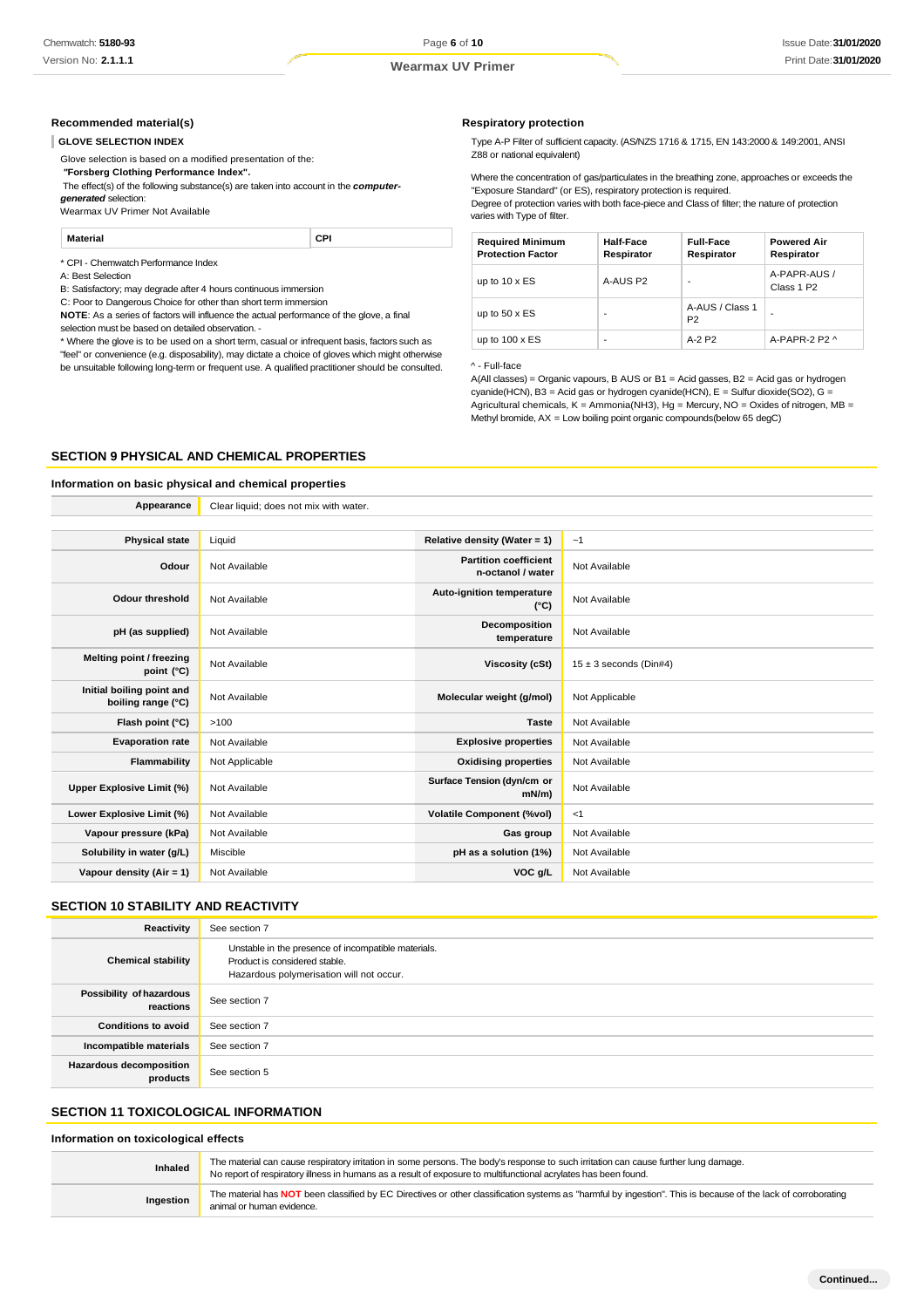| <b>Skin Contact</b>                     | This material can cause inflammation of the skin on contact in some persons.<br>The material may accentuate any pre-existing dermatitis condition<br>All multifunctional acrylates (MFA) produce skin disorders and sensitise the skin and inflammation. Vapours generated by the heat of milling may occur in<br>sufficient concentration to produce inflammation.<br>Open cuts, abraded or irritated skin should not be exposed to this material<br>Entry into the blood-stream, through, for example, cuts, abrasions or lesions, may produce systemic injury with harmful effects. Examine the skin prior to the use<br>of the material and ensure that any external damage is suitably protected.                                                                                                                                                                                                                                                                                                                                                                                                                                                                                                                                                                                                                                                                                                                                                                                                                                                                                                                                                                                                                                                                                                                                                                                                                                                                                                                                                                                                                                                                                                                                                                                                                                                                                                                                                                                                                                                                                                                                                                                                                                                                                                                                                                                                                                                                                                                                                                                                                                                                                                                                                                                                                                                                                                                                                                                                                                                                                                                                                                                                                                                                                                                                                                                                                                                                                                                                                                                                                                                                                                                                                                                                                                                                                                                                                                  |                                  |
|-----------------------------------------|-------------------------------------------------------------------------------------------------------------------------------------------------------------------------------------------------------------------------------------------------------------------------------------------------------------------------------------------------------------------------------------------------------------------------------------------------------------------------------------------------------------------------------------------------------------------------------------------------------------------------------------------------------------------------------------------------------------------------------------------------------------------------------------------------------------------------------------------------------------------------------------------------------------------------------------------------------------------------------------------------------------------------------------------------------------------------------------------------------------------------------------------------------------------------------------------------------------------------------------------------------------------------------------------------------------------------------------------------------------------------------------------------------------------------------------------------------------------------------------------------------------------------------------------------------------------------------------------------------------------------------------------------------------------------------------------------------------------------------------------------------------------------------------------------------------------------------------------------------------------------------------------------------------------------------------------------------------------------------------------------------------------------------------------------------------------------------------------------------------------------------------------------------------------------------------------------------------------------------------------------------------------------------------------------------------------------------------------------------------------------------------------------------------------------------------------------------------------------------------------------------------------------------------------------------------------------------------------------------------------------------------------------------------------------------------------------------------------------------------------------------------------------------------------------------------------------------------------------------------------------------------------------------------------------------------------------------------------------------------------------------------------------------------------------------------------------------------------------------------------------------------------------------------------------------------------------------------------------------------------------------------------------------------------------------------------------------------------------------------------------------------------------------------------------------------------------------------------------------------------------------------------------------------------------------------------------------------------------------------------------------------------------------------------------------------------------------------------------------------------------------------------------------------------------------------------------------------------------------------------------------------------------------------------------------------------------------------------------------------------------------------------------------------------------------------------------------------------------------------------------------------------------------------------------------------------------------------------------------------------------------------------------------------------------------------------------------------------------------------------------------------------------------------------------------------------------------------------------|----------------------------------|
| Eye                                     | This material can cause eye irritation and damage in some persons.                                                                                                                                                                                                                                                                                                                                                                                                                                                                                                                                                                                                                                                                                                                                                                                                                                                                                                                                                                                                                                                                                                                                                                                                                                                                                                                                                                                                                                                                                                                                                                                                                                                                                                                                                                                                                                                                                                                                                                                                                                                                                                                                                                                                                                                                                                                                                                                                                                                                                                                                                                                                                                                                                                                                                                                                                                                                                                                                                                                                                                                                                                                                                                                                                                                                                                                                                                                                                                                                                                                                                                                                                                                                                                                                                                                                                                                                                                                                                                                                                                                                                                                                                                                                                                                                                                                                                                                                      |                                  |
| Chronic                                 | Long-term exposure to respiratory irritants may result in disease of the airways involving difficult breathing and related systemic problems.<br>Skin contact with the material is more likely to cause a sensitisation reaction in some persons compared to the general population.<br>Substance accumulation, in the human body, may occur and may cause some concern following repeated or long-term occupational exposure.<br>There is some evidence that inhaling this product is more likely to cause a sensitisation reaction in some persons compared to the general population.<br>Sensitisation may give severe responses to very low levels of exposure, i.e. hypersensitivity.                                                                                                                                                                                                                                                                                                                                                                                                                                                                                                                                                                                                                                                                                                                                                                                                                                                                                                                                                                                                                                                                                                                                                                                                                                                                                                                                                                                                                                                                                                                                                                                                                                                                                                                                                                                                                                                                                                                                                                                                                                                                                                                                                                                                                                                                                                                                                                                                                                                                                                                                                                                                                                                                                                                                                                                                                                                                                                                                                                                                                                                                                                                                                                                                                                                                                                                                                                                                                                                                                                                                                                                                                                                                                                                                                                              |                                  |
|                                         | <b>TOXICITY</b>                                                                                                                                                                                                                                                                                                                                                                                                                                                                                                                                                                                                                                                                                                                                                                                                                                                                                                                                                                                                                                                                                                                                                                                                                                                                                                                                                                                                                                                                                                                                                                                                                                                                                                                                                                                                                                                                                                                                                                                                                                                                                                                                                                                                                                                                                                                                                                                                                                                                                                                                                                                                                                                                                                                                                                                                                                                                                                                                                                                                                                                                                                                                                                                                                                                                                                                                                                                                                                                                                                                                                                                                                                                                                                                                                                                                                                                                                                                                                                                                                                                                                                                                                                                                                                                                                                                                                                                                                                                         | <b>IRRITATION</b>                |
| Wearmax UV Primer                       | Not Available                                                                                                                                                                                                                                                                                                                                                                                                                                                                                                                                                                                                                                                                                                                                                                                                                                                                                                                                                                                                                                                                                                                                                                                                                                                                                                                                                                                                                                                                                                                                                                                                                                                                                                                                                                                                                                                                                                                                                                                                                                                                                                                                                                                                                                                                                                                                                                                                                                                                                                                                                                                                                                                                                                                                                                                                                                                                                                                                                                                                                                                                                                                                                                                                                                                                                                                                                                                                                                                                                                                                                                                                                                                                                                                                                                                                                                                                                                                                                                                                                                                                                                                                                                                                                                                                                                                                                                                                                                                           | Not Available                    |
|                                         |                                                                                                                                                                                                                                                                                                                                                                                                                                                                                                                                                                                                                                                                                                                                                                                                                                                                                                                                                                                                                                                                                                                                                                                                                                                                                                                                                                                                                                                                                                                                                                                                                                                                                                                                                                                                                                                                                                                                                                                                                                                                                                                                                                                                                                                                                                                                                                                                                                                                                                                                                                                                                                                                                                                                                                                                                                                                                                                                                                                                                                                                                                                                                                                                                                                                                                                                                                                                                                                                                                                                                                                                                                                                                                                                                                                                                                                                                                                                                                                                                                                                                                                                                                                                                                                                                                                                                                                                                                                                         |                                  |
|                                         | <b>TOXICITY</b>                                                                                                                                                                                                                                                                                                                                                                                                                                                                                                                                                                                                                                                                                                                                                                                                                                                                                                                                                                                                                                                                                                                                                                                                                                                                                                                                                                                                                                                                                                                                                                                                                                                                                                                                                                                                                                                                                                                                                                                                                                                                                                                                                                                                                                                                                                                                                                                                                                                                                                                                                                                                                                                                                                                                                                                                                                                                                                                                                                                                                                                                                                                                                                                                                                                                                                                                                                                                                                                                                                                                                                                                                                                                                                                                                                                                                                                                                                                                                                                                                                                                                                                                                                                                                                                                                                                                                                                                                                                         | <b>IRRITATION</b>                |
| dipropylene glycol diacrylate           | Dermal (rabbit) LD50: >2000 mg/kgE[2]                                                                                                                                                                                                                                                                                                                                                                                                                                                                                                                                                                                                                                                                                                                                                                                                                                                                                                                                                                                                                                                                                                                                                                                                                                                                                                                                                                                                                                                                                                                                                                                                                                                                                                                                                                                                                                                                                                                                                                                                                                                                                                                                                                                                                                                                                                                                                                                                                                                                                                                                                                                                                                                                                                                                                                                                                                                                                                                                                                                                                                                                                                                                                                                                                                                                                                                                                                                                                                                                                                                                                                                                                                                                                                                                                                                                                                                                                                                                                                                                                                                                                                                                                                                                                                                                                                                                                                                                                                   | Eye (rabbit): 100 mg - SEVERE    |
|                                         | Oral (rat) LD50: 2810 mg/kg <sup>[1]</sup>                                                                                                                                                                                                                                                                                                                                                                                                                                                                                                                                                                                                                                                                                                                                                                                                                                                                                                                                                                                                                                                                                                                                                                                                                                                                                                                                                                                                                                                                                                                                                                                                                                                                                                                                                                                                                                                                                                                                                                                                                                                                                                                                                                                                                                                                                                                                                                                                                                                                                                                                                                                                                                                                                                                                                                                                                                                                                                                                                                                                                                                                                                                                                                                                                                                                                                                                                                                                                                                                                                                                                                                                                                                                                                                                                                                                                                                                                                                                                                                                                                                                                                                                                                                                                                                                                                                                                                                                                              | Skin (rabbit): 500 mg/24h-SEVERE |
|                                         | <b>TOXICITY</b>                                                                                                                                                                                                                                                                                                                                                                                                                                                                                                                                                                                                                                                                                                                                                                                                                                                                                                                                                                                                                                                                                                                                                                                                                                                                                                                                                                                                                                                                                                                                                                                                                                                                                                                                                                                                                                                                                                                                                                                                                                                                                                                                                                                                                                                                                                                                                                                                                                                                                                                                                                                                                                                                                                                                                                                                                                                                                                                                                                                                                                                                                                                                                                                                                                                                                                                                                                                                                                                                                                                                                                                                                                                                                                                                                                                                                                                                                                                                                                                                                                                                                                                                                                                                                                                                                                                                                                                                                                                         | <b>IRRITATION</b>                |
| dipropylene glycol                      | dermal (rat) LD50: >2000 mg/kg <sup>[1]</sup>                                                                                                                                                                                                                                                                                                                                                                                                                                                                                                                                                                                                                                                                                                                                                                                                                                                                                                                                                                                                                                                                                                                                                                                                                                                                                                                                                                                                                                                                                                                                                                                                                                                                                                                                                                                                                                                                                                                                                                                                                                                                                                                                                                                                                                                                                                                                                                                                                                                                                                                                                                                                                                                                                                                                                                                                                                                                                                                                                                                                                                                                                                                                                                                                                                                                                                                                                                                                                                                                                                                                                                                                                                                                                                                                                                                                                                                                                                                                                                                                                                                                                                                                                                                                                                                                                                                                                                                                                           | * [Van Waters & Rogers]          |
| dibenzoate                              | Inhalation (rat) LC50: >200 mg/l/4h *][2]                                                                                                                                                                                                                                                                                                                                                                                                                                                                                                                                                                                                                                                                                                                                                                                                                                                                                                                                                                                                                                                                                                                                                                                                                                                                                                                                                                                                                                                                                                                                                                                                                                                                                                                                                                                                                                                                                                                                                                                                                                                                                                                                                                                                                                                                                                                                                                                                                                                                                                                                                                                                                                                                                                                                                                                                                                                                                                                                                                                                                                                                                                                                                                                                                                                                                                                                                                                                                                                                                                                                                                                                                                                                                                                                                                                                                                                                                                                                                                                                                                                                                                                                                                                                                                                                                                                                                                                                                               | Nil reported                     |
|                                         | Oral (rat) LD50: 3295 mg/kg <sup>[1]</sup>                                                                                                                                                                                                                                                                                                                                                                                                                                                                                                                                                                                                                                                                                                                                                                                                                                                                                                                                                                                                                                                                                                                                                                                                                                                                                                                                                                                                                                                                                                                                                                                                                                                                                                                                                                                                                                                                                                                                                                                                                                                                                                                                                                                                                                                                                                                                                                                                                                                                                                                                                                                                                                                                                                                                                                                                                                                                                                                                                                                                                                                                                                                                                                                                                                                                                                                                                                                                                                                                                                                                                                                                                                                                                                                                                                                                                                                                                                                                                                                                                                                                                                                                                                                                                                                                                                                                                                                                                              |                                  |
| Legend:                                 | 1. Value obtained from Europe ECHA Registered Substances - Acute toxicity 2.* Value obtained from manufacturer's SDS. Unless otherwise specified data<br>extracted from RTECS - Register of Toxic Effect of chemical Substances                                                                                                                                                                                                                                                                                                                                                                                                                                                                                                                                                                                                                                                                                                                                                                                                                                                                                                                                                                                                                                                                                                                                                                                                                                                                                                                                                                                                                                                                                                                                                                                                                                                                                                                                                                                                                                                                                                                                                                                                                                                                                                                                                                                                                                                                                                                                                                                                                                                                                                                                                                                                                                                                                                                                                                                                                                                                                                                                                                                                                                                                                                                                                                                                                                                                                                                                                                                                                                                                                                                                                                                                                                                                                                                                                                                                                                                                                                                                                                                                                                                                                                                                                                                                                                         |                                  |
| DIPROPYLENE GLYCOL<br><b>DIACRYLATE</b> | The following information refers to contact allergens as a group and may not be specific to this product.<br>Contact allergies quickly manifest themselves as contact eczema, more rarely as urticaria or Quincke's oedema. The pathogenesis of contact eczema<br>involves a cell-mediated (T lymphocytes) immune reaction of the delayed type. Other allergic skin reactions, e.g. contact urticaria, involve antibody-<br>mediated immune reactions. The significance of the contact allergen is not simply determined by its sensitisation potential: the distribution of the substance<br>and the opportunities for contact with it are equally important. A weakly sensitising substance which is widely distributed can be a more important allergen<br>than one with stronger sensitising potential with which few individuals come into contact. From a clinical point of view, substances are noteworthy if they<br>produce an allergic test reaction in more than 1% of the persons tested.<br>Asthma-like symptoms may continue for months or even years after exposure to the material ceases. This may be due to a non-allergenic condition known<br>as reactive airways dysfunction syndrome (RADS) which can occur following exposure to high levels of highly irritating compound. Key criteria for the<br>diagnosis of RADS include the absence of preceding respiratory disease, in a non-atopic individual, with abrupt onset of persistent asthma-like symptoms<br>within minutes to hours of a documented exposure to the irritant. A reversible airflow pattern, on spirometry, with the presence of moderate to severe<br>bronchial hyperreactivity on methacholine challenge testing and the lack of minimal lymphocytic inflammation, without eosinophilia, have also been included<br>in the criteria for diagnosis of RADS. RADS (or asthma) following an irritating inhalation is an infrequent disorder with rates related to the concentration<br>of and duration of exposure to the irritating substance. Industrial bronchitis, on the other hand, is a disorder that occurs as result of exposure due to high<br>concentrations of irritating substance (often particulate in nature) and is completely reversible after exposure ceases. I he disorder is characterised by<br>dyspnea, cough and mucus production.<br>UV (ultraviolet)/ EB (electron beam) acrylates are generally of low toxicity<br>UV/EB acrylates are divided into two groups; "stenomeric" and "eurymeric" acrylates.<br>The first group consists of well-defined acrylates which can be described by a simple idealised chemical; they are low molecular weight species with a very<br>narrow weight distribution profile.<br>The eurymeric acrylates cannot be described by an idealised structure and may differ fundamentally between various suppliers; they are of relatively high<br>molecular weigh and possess a wide weight distribution.<br>Stenomeric acrylates are usually more hazardous than the eurymeric substances. Stenomeric acrylates are also well defined which allows comparison and<br>exchange of toxicity data - this allows more accurate classification.<br>The stenomerics cannot be classified as a group; they exhibit substantial variation.<br>Where no "official" classification for acrylates and methacrylates exists, there has been cautious attempts to create classifications in the absence of<br>contrary evidence. For example<br>Monalkyl or monoarylesters of acrylic acids should be classified as R36/37/38 and R51/53<br>Monoalkyl or monoaryl esters of methacrylic acid should be classified as R36/37/38<br>The material may cause skin irritation after prolonged or repeated exposure and may produce on contact skin redness, swelling, the production of vesicles,<br>scaling and thickening of the skin.<br>Based on the available oncogenicity data and without a better understanding of the carcinogenic mechanism the Health and Environmental Review Division<br>(HERD), Office of Toxic Substances (OTS), of the US EPA previously concluded that all chemicals that contain the acrylate or methacrylate moiety<br>(CH2=CHCOO or CH2=C(CH3)COO) should be considered to be a carcinogenic hazard unless shown otherwise by adequate testing.<br>This position has now been revised and acrylates and methacrylates are no longer de facto carcinogens.<br>Somnolence, ataxia, diarrhoea recorded |                                  |
| DIPROPYLENE GLYCOL<br><b>DIBENZOATE</b> | The following information refers to contact allergens as a group and may not be specific to this product.<br>Contact allergies quickly manifest themselves as contact eczema, more rarely as urticaria or Quincke's oedema. The pathogenesis of contact eczema<br>involves a cell-mediated (T lymphocytes) immune reaction of the delayed type. Other allergic skin reactions, e.g. contact urticaria, involve antibody-<br>mediated immune reactions. The significance of the contact allergen is not simply determined by its sensitisation potential: the distribution of the substance<br>and the opportunities for contact with it are equally important. A weakly sensitising substance which is widely distributed can be a more important allergen<br>than one with stronger sensitising potential with which few individuals come into contact. From a clinical point of view, substances are noteworthy if they<br>produce an allergic test reaction in more than 1% of the persons tested.                                                                                                                                                                                                                                                                                                                                                                                                                                                                                                                                                                                                                                                                                                                                                                                                                                                                                                                                                                                                                                                                                                                                                                                                                                                                                                                                                                                                                                                                                                                                                                                                                                                                                                                                                                                                                                                                                                                                                                                                                                                                                                                                                                                                                                                                                                                                                                                                                                                                                                                                                                                                                                                                                                                                                                                                                                                                                                                                                                                                                                                                                                                                                                                                                                                                                                                                                                                                                                                                   |                                  |

**Acute Toxicity Carcinogenicity Skin Irritation/Corrosion Reproductivity**

 $\odot$  $\circledcirc$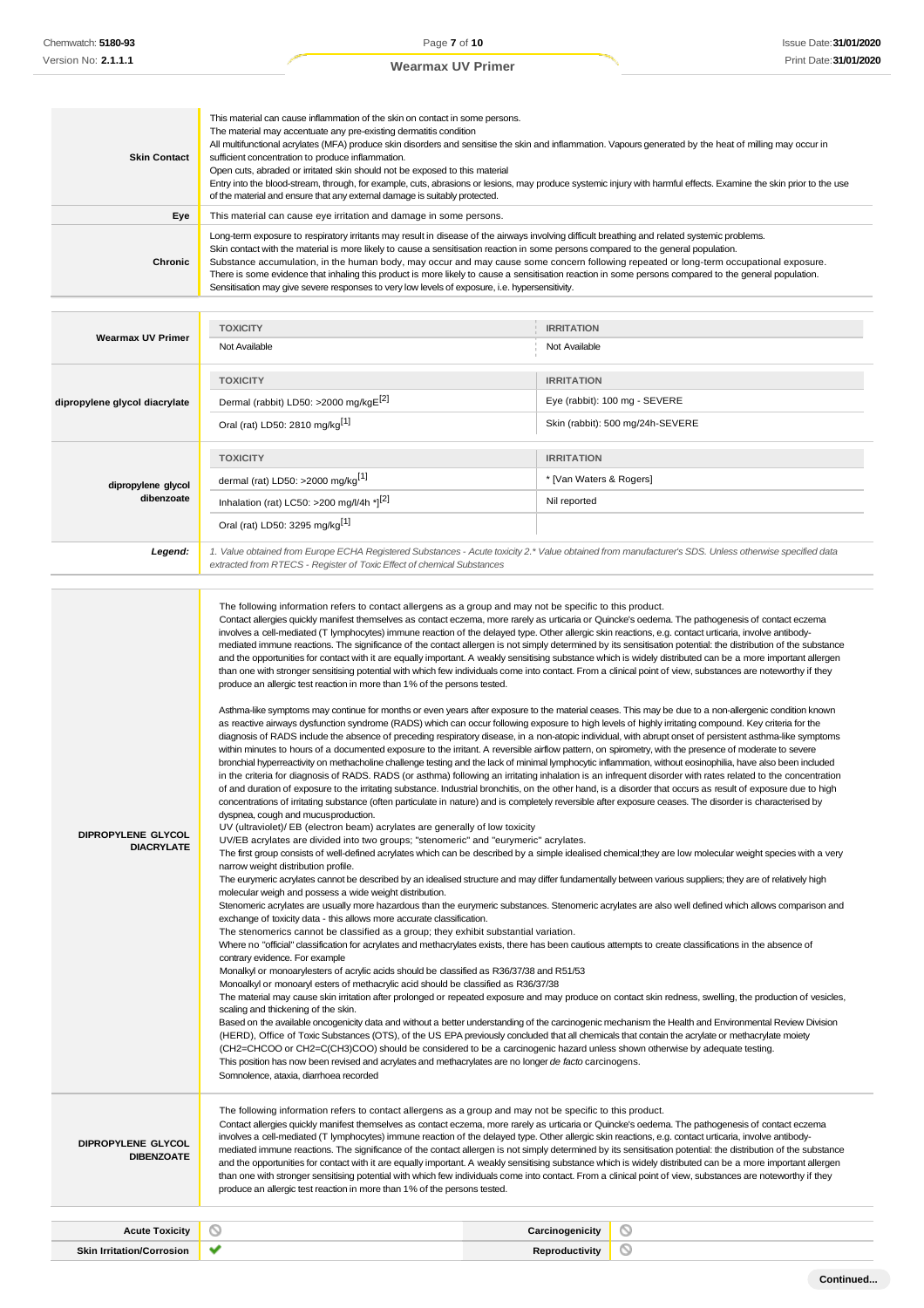| Serious Eye  <br>Damage/Irritation          |   | <b>STOT - Single Exposure</b>   |                                                                                                                                                                    |
|---------------------------------------------|---|---------------------------------|--------------------------------------------------------------------------------------------------------------------------------------------------------------------|
| <b>Respiratory or Skin</b><br>sensitisation | - | <b>STOT - Repeated Exposure</b> | $\circ$                                                                                                                                                            |
| Mutagenicity                                |   | <b>Aspiration Hazard</b>        | $\circ$                                                                                                                                                            |
|                                             |   | Legend:                         | $\blacktriangleright$ - Data required to make classification available<br>$\blacktriangleright$ - Data available but does not fill the criteria for classification |

*– Data Not Available to makeclassification*

## **SECTION 12 ECOLOGICAL INFORMATION**

#### **Toxicity**

Substances containing unsaturated carbons are ubiquitous in indoor environments. They result from many sources (see below). Most are reactive with environmental ozone and many produce stable products which are thought to adversely affect human health.The potential for surfaces in an enclosed space to facilitate reactions should be considered.

| Source of unsaturated substances                                                             | Unsaturated substances (Reactive Emissions)                                                                                                      | Major Stable Products produced following reaction with ozone.                                                                                                                                                                                            |
|----------------------------------------------------------------------------------------------|--------------------------------------------------------------------------------------------------------------------------------------------------|----------------------------------------------------------------------------------------------------------------------------------------------------------------------------------------------------------------------------------------------------------|
| Occupants (exhaled breath, ski oils,<br>personal care products)                              | Isoprene, nitric oxide, squalene, unsaturated sterols,<br>oleic acid and other unsaturated fatty acids, unsaturated<br>oxidation products        | Methacrolein, methyl vinyl ketone, nitrogen dioxide, acetone, 6MHQ, geranyl acetone, 4OPA,<br>formaldehyde, nonanol, decanal, 9-oxo-nonanoic acid, azelaic acid, nonanoic acid.                                                                          |
| Soft woods, wood flooring, including<br>cypress, cedar and silver fir boards,<br>houseplants | Isoprene, limonene, alpha-pinene, other terpenes and<br>sesquiterpenes                                                                           | Formaldehyde, 4-AMC, pinoaldehyde, pinic acid, pinonic acid, formic acid, methacrolein,<br>methyl vinyl ketone, SOAs including ultrafine particles                                                                                                       |
| Carpets and carpet backing                                                                   | 4-Phenylcyclohexene, 4-vinylcyclohexene, styrene,<br>2-ethylhexyl acrylate, unsaturated fatty acids and esters                                   | Formaldehyde, acetaldehyde, benzaldehyde, hexanal, nonanal, 2-nonenal                                                                                                                                                                                    |
| Linoleum and paints/polishes<br>containing linseed oil                                       | Linoleic acid, linolenic acid                                                                                                                    | Propanal, hexanal, nonanal, 2-heptenal, 2-nonenal, 2-decenal, 1-pentene-3-one, propionic<br>acid, n-butyric acid                                                                                                                                         |
| Latex paint                                                                                  | Residual monomers                                                                                                                                | Formaldehyde                                                                                                                                                                                                                                             |
| Certain cleaning products, polishes.<br>waxes, air fresheners                                | Limonene, alpha-pinene, terpinolene, alpha-terpineol,<br>linalool, linalyl acetate and other terpenoids, longifolene<br>and other sesquiterpenes | Formaldehyde, acetaldehyde, glycoaldehyde, formic acid, acetic acid, hydrogen and organic<br>peroxides, acetone, benzaldehyde, 4-hydroxy-4-methyl-5-hexen-1-al, 5-ethenyl-dihydro-<br>5-methyl-2(3H)-furanone, 4-AMC, SOAs including ultrafine particles |
| Natural rubber adhesive                                                                      | Isoprene, terpenes                                                                                                                               | Formaldehyde, methacrolein, methyl vinyl ketone                                                                                                                                                                                                          |
| Photocopier toner, printed paper,<br>styrene polymers                                        | Styrene                                                                                                                                          | Formaldehyde, benzaldehyde                                                                                                                                                                                                                               |
| Environmental tobacco smoke                                                                  | Styrene, acrolein, nicotine                                                                                                                      | Formaldehyde, benzaldehyde, hexanal, glyoxal, N-methylformamide, nicotinaldehyde,<br>cotinine                                                                                                                                                            |
| Soiled clothing, fabrics, bedding                                                            | Squalene, unsaturated sterols, oleic acid and other<br>saturated fatty acids                                                                     | Acetone, geranyl acetone, 6MHO, 40PA, formaldehyde, nonanal, decanal, 9-oxo-nonanoic<br>acid, azelaic acid, nonanoic acid                                                                                                                                |
| Soiled particle filters                                                                      | Unsaturated fatty acids from plant waxes, leaf litter, and<br>other vegetative debris; soot; diesel particles                                    | Formaldehyde, nonanal, and other aldehydes; azelaic acid; nonanoic acid; 9-oxo-nonanoic<br>acid and other oxo-acids; compounds with mixed functional groups (=O, -OH, and -COOH)                                                                         |
| Ventilation ducts and duct liners                                                            | Unsaturated fatty acids and esters, unsaturated oils,<br>neoprene                                                                                | C5 to C10 aldehydes                                                                                                                                                                                                                                      |
| "Urban grime"                                                                                | Polycyclic aromatic hydrocarbons                                                                                                                 | Oxidized polycyclic aromatic hydrocarbons                                                                                                                                                                                                                |
| Perfumes, colognes, essential oils<br>(e.g. lavender, eucalyptus, tea tree)                  | Limonene, alpha-pinene, linalool, linalyl acetate,<br>terpinene-4-ol, gamma-terpinene                                                            | Formaldehyde, 4-AMC, acetone, 4-hydroxy-4-methyl-5-hexen-1-al, 5-ethenyl-dihydro-<br>5-methyl-2(3H) furanone, SOAs including ultrafine particles                                                                                                         |
| Overall home emissions                                                                       | Limonene, alpha-pinene, styrene                                                                                                                  | Formaldehyde, 4-AMC, pinonaldehyde, acetone, pinic acid, pinonic acid, formic acid,<br>benzaldehyde, SOAs including ultrafine particles                                                                                                                  |

Abbreviations: 4-AMC, 4-acetyl-1-methylcyclohexene; 6MHQ, 6-methyl-5-heptene-2-one, 4OPA, 4-oxopentanal, SOA, Secondary Organic Aerosols

Reference: Charles J Weschler; Environmental Helath Perspectives, Vol 114, October 2006

For Acrylates

Ecotoxicity - Compounds with a log Pow >5 cause drowsiness or stupor, but at lower log Pow the toxicity of acrylates is greater than predicted for simple narcotics.

Atmospheric Fate: Volatilized acrylic acid and acrylic esters are predicted to degrade rapidly by atmospheric photo-oxidation with estimated half-lives of 2 to 24 h.

Terrestrial Fate: Acrylic acid biodegrades aerobically in soil. The mobility in soil of acrylic acid and its esters ranged from 'medium' to 'very high'. Acrylic acid degrades rapidly to carbon dioxide in soil.

Aquatic Fate: If released to surface water, acrylic acid and the acrylic esters be rapidly biodegraded while a portion would volatilize to the air.

Ecotoxicity: The acute toxicity of acrylic acid to fish and invertebrates ranged from 'slightly' toxic to 'practically non-toxic'. The acute toxicity of the acrylic esters was 'moderately' toxic. Acetone is not acutely toxic to fish, invertebrates or water fleas. Effects on algae of these compounds could not be judged from static tests due to the extensive biodegradation and volatilization that occurred during the tests. Overall these studies show that acrylic acid and the acrylic esters studied can rapidly biodegrade, have a low potential for persistence or bioaccumulation in the environment, and have low tomoderate toxicity.

**DO NOT** discharge into sewer or waterways.

## **Persistence and degradability**

| Ingredient                    | Persistence: Water/Soil | Persistence: Air |
|-------------------------------|-------------------------|------------------|
| dipropylene glycol diacrylate | LOW                     | LOW              |
| dipropylene glycol dibenzoate | HIGH                    | <b>HIGH</b>      |

#### **Bioaccumulative potential**

| Ingredient                    | <b>Bioaccumulation</b>      |
|-------------------------------|-----------------------------|
| dipropylene glycol diacrylate | HIGH (LogKOW = 6.1299)      |
| dipropylene glycol dibenzoate | MEDIUM (LogKOW = $4.0228$ ) |

## **Mobility in soil**

| Ingredient | <b>Mobility</b> |
|------------|-----------------|
|------------|-----------------|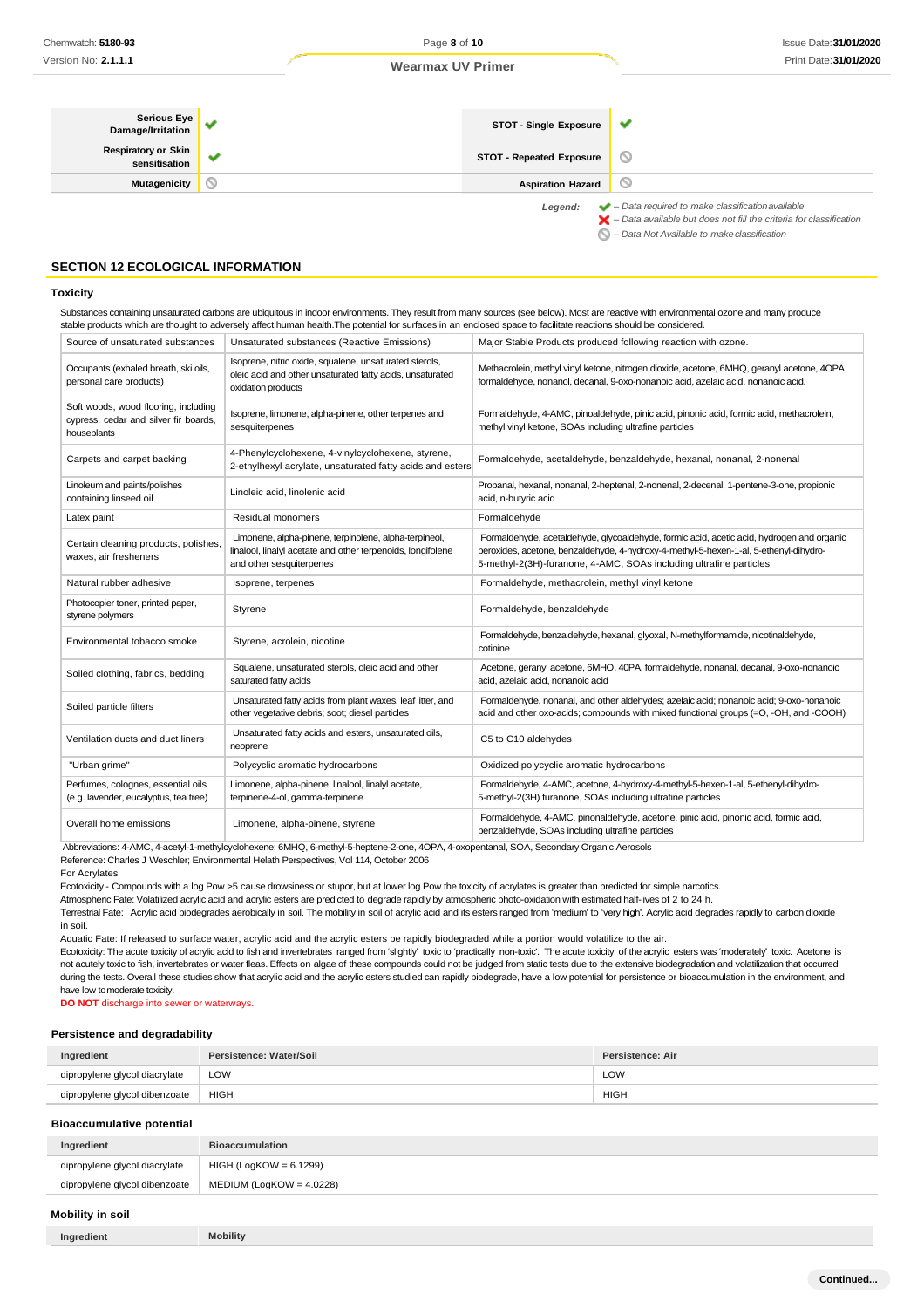Page **9** of **10 Wearmax UV Primer**

| dipropylene glycol diacrylate             | LOW ( $KOC = 5396$ )                                                                                                                                                 |
|-------------------------------------------|----------------------------------------------------------------------------------------------------------------------------------------------------------------------|
| dipropylene glycol dibenzoate             | LOW ( $KOC = 1845$ )                                                                                                                                                 |
|                                           |                                                                                                                                                                      |
| <b>SECTION 13 DISPOSAL CONSIDERATIONS</b> |                                                                                                                                                                      |
| Waste treatment methods                   |                                                                                                                                                                      |
|                                           | Containers may still present a chemical hazard/danger when empty.                                                                                                    |
|                                           | Return to supplier for reuse/ recycling if possible.                                                                                                                 |
|                                           | Otherwise:                                                                                                                                                           |
|                                           | If container can not be cleaned sufficiently well to ensure that residuals do not remain or if the container cannot be used to store the same product, then          |
|                                           | puncture containers, to prevent re-use, and bury at an authorised landfill.                                                                                          |
|                                           | ▶ Where possible retain label warnings and SDS and observe all notices pertaining to the product.                                                                    |
|                                           | Legislation addressing waste disposal requirements may differ by country, state and/ or territory. Each user must refer to laws operating in their area. In some     |
|                                           | areas, certain wastes must be tracked.                                                                                                                               |
|                                           | A Hierarchy of Controls seems to be common - the user should investigate:                                                                                            |
|                                           | Reduction                                                                                                                                                            |
|                                           | $\triangleright$ Reuse                                                                                                                                               |
| Product / Packaging                       | $\triangleright$ Recycling                                                                                                                                           |
| disposal                                  | Disposal (if all else fails)                                                                                                                                         |
|                                           | This material may be recycled if unused, or if it has not been contaminated so as to make it unsuitable for its intended use. If it has been contaminated, it may be |
|                                           | possible to reclaim the product by filtration, distillation or some other means. Shelf life considerations should also be applied in making decisions of this type.  |
|                                           | Note that properties of a material may change in use, and recycling or reuse may not always be appropriate.                                                          |
|                                           | DO NOT allow wash water from cleaning or process equipment to enter drains.                                                                                          |

- It may be necessary to collect all wash water for treatment before disposal.
- In all cases disposal to sewer may be subject to local laws and regulations and these should be considered first.
- Where in doubt contact theresponsible authority.
- **Recycle wherever possible or consult manufacturer for recycling options.** 
	- ► Consult State Land Waste Authority fordisposal.
	- Bury or incinerate residue at an approved site.
	- Recycle containers if possible, or dispose of in an authorised landfill.

## **SECTION 14 TRANSPORT INFORMATION**

#### **Labels Required**

**Marine Pollutant** NO

**Land transport (UN): NOT REGULATED FOR TRANSPORT OF DANGEROUS GOODS**

**Air transport (ICAO-IATA / DGR): NOT REGULATED FOR TRANSPORT OF DANGEROUS GOODS**

**Sea transport (IMDG-Code / GGVSee): NOT REGULATED FOR TRANSPORT OF DANGEROUS GOODS**

## **SECTION 15 REGULATORY INFORMATION**

**Safety, health and environmental regulations / legislation specific for the substance or mixture**

**DIPROPYLENE GLYCOL DIACRYLATE(57472-68-1) IS FOUND ON THE FOLLOWING REGULATORY LISTS** Not Applicable

**DIPROPYLENE GLYCOL DIBENZOATE(27138-31-4) IS FOUND ON THE FOLLOWING REGULATORY LISTS**

Not Applicable

| <b>National Inventory</b>               | <b>Status</b>                                                                                                                                                                            |
|-----------------------------------------|------------------------------------------------------------------------------------------------------------------------------------------------------------------------------------------|
| Australia - AICS                        | Y                                                                                                                                                                                        |
| Canada - DSL                            | Υ                                                                                                                                                                                        |
| Canada - NDSL                           | N (dipropylene glycol dibenzoate; dipropylene glycol diacrylate)                                                                                                                         |
| China - IECSC                           | Y                                                                                                                                                                                        |
| Europe - EINEC / ELINCS /<br><b>NLP</b> | Y                                                                                                                                                                                        |
| Japan - ENCS                            | N (dipropylene glycol diacrylate)                                                                                                                                                        |
| Korea - KECI                            | Y                                                                                                                                                                                        |
| New Zealand - NZIoC                     | Y                                                                                                                                                                                        |
| Philippines - PICCS                     | N (dipropylene glycol diacrylate)                                                                                                                                                        |
| USA - TSCA                              | Y                                                                                                                                                                                        |
| Legend:                                 | Y = All ingredients are on the inventory N = Not determined or one or more ingredients are not on the inventory and are not exempt from listing(see specific<br>ingredients in brackets) |

## **SECTION 16 OTHER INFORMATION**

**Other information**

#### **Ingredients with multiple cas numbers**

**Name CAS No**